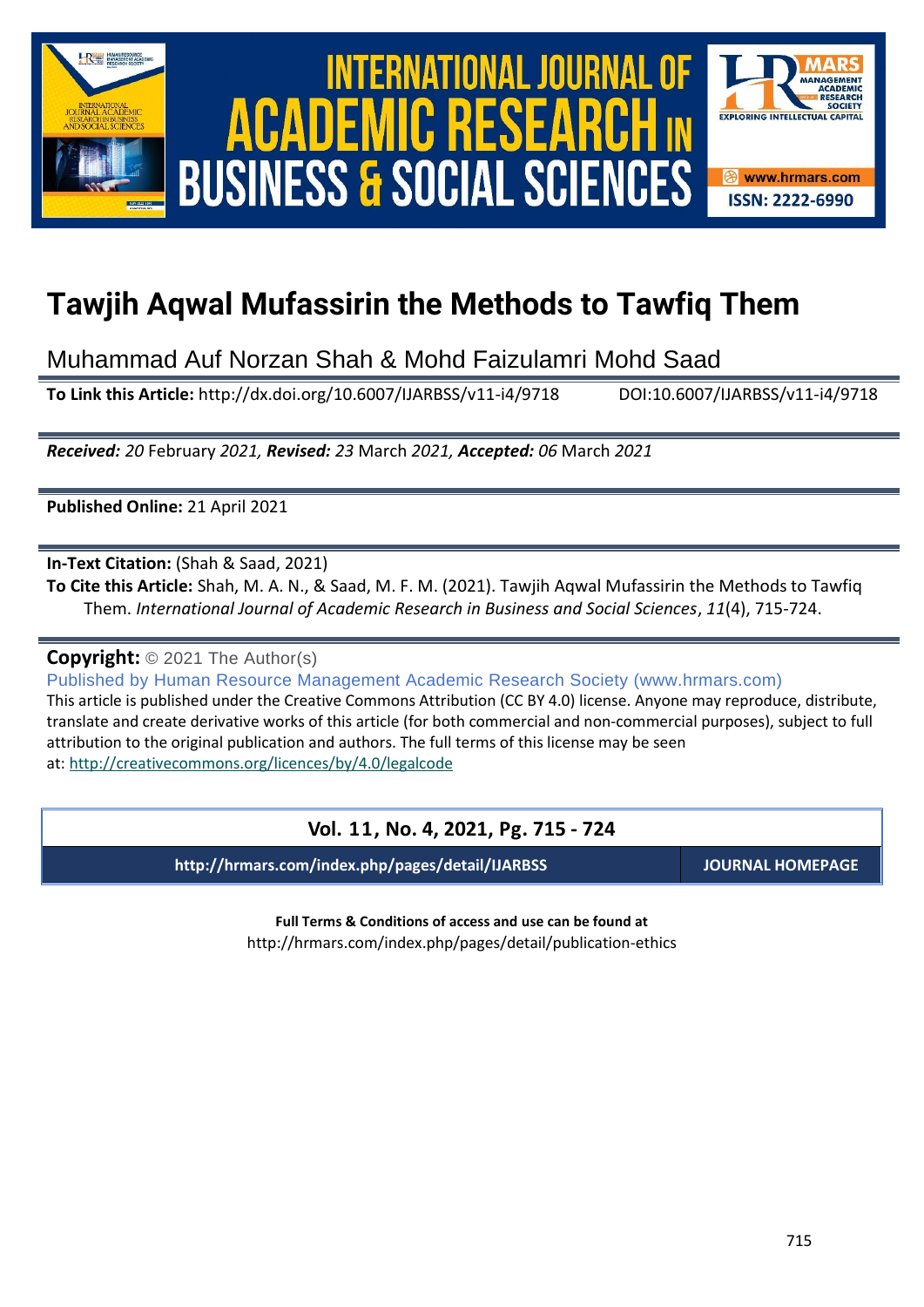

## **Tawjih Aqwal Mufassirin the Methods to Tawfiq Them**

Muhammad Auf Norzan Shah & Mohd Faizulamri Mohd Saad Research Center for Quran and Sunnah, Faculty of Islamic Studies, National University of Malaysia

## **Abstract**

To tawjih the diverse aqwal mufassirin in the meaning of a verse and the methods of harmonizing it is an issue discussed in the discipline of usūl tafsir. This study focuses on masalik tawjih aqwal al-mufassirin (methods to tawjih the views of mufassirin) and compiling them. This study is important to provide an enlightenment on how researchers in the field of exegesis should cover the diversity of views of mufassirin so as not to ignore the views that are seen as contradictory, whereas there is a method to interpret it according to the discipline of usūl tafsir. The focus of the qualitative literature research in processing and analyzing this data is also seeks to present the methods of al-jam' and tawfiq that can be applied in the researcher's efforts to understand the true meaning of exegeses in line with the requirements of a verse.

**Keywords:** Tawjih, Aqwal Mufassirin, Tawfiq, Usūl Tafsir

## **Introduction**

The scholars of *aqwal mufassirin* (saying of the exegete) according to the ultimate rules of *usūl tafsir* (priciples of exegeses) by the scholars with *manhaj ilmiyyah* will find that there is an urgent need (*dharūri*) to pay attention to the places of *ittifaq* (concurrence, agreement) and *ikhtilaf* (differences/disagreement), classify those ikhtilaf, recognize the *tawjih* and their *wujūh wurūd* as well as the ways to *tawfiq* (harmonize/reconcillate) and tarjih between different views.

Therefore, a tafsir (exegesis) are within several situations, including a tafsir that is *muttafaq ᶜalaih* (agreed upon) in terms of *lafz* (pronunciation) and meaning, this tafsir is *ijmaᶜ mufassirin* (consensus of the exegete) in the text (*nas*), that is the exegesis of a verse with one meaning, for example such as their agreement in interpreting)عليهم المغضوب ( as the Jews and interpreting (الضالين) with the Christians in the verse: آلينّ u Etin<br>ِلَا ٱلضَّاَلِّ ِیم ٔ وَلَا<br>یَهِمۡ وَلَا ۔<br>آ ..<br>مَغۡضُوبِ عَلَ ں<br>آ as the sews and المسلم<br>-Al-Qur'an, al) غَيۡرِ ٱلۡ Fatihah 1:7) (Al-Khudairi, 1996), or the exegesis that have *ikhtilaf* (disagreement) upon it. The *mukhtalaf* (disagreed / difference upon) exegesis is divided into two (Al-Kalbi, 1995):

First: Different views but no contradictions between those views, in fact each has a right in the interpretation of the verse. The diversity of views here can be from the type of *ikhtilaf tanawwu*ᶜ which is the difference in terms of diversity such as the *ikhtilaf* in the use of parable to *taᶜbir* a term with different words or the *ikhtilaf* for an attribute where mufassir expresses an attribute not mentioned by other mufassir, or giving examples of some of the things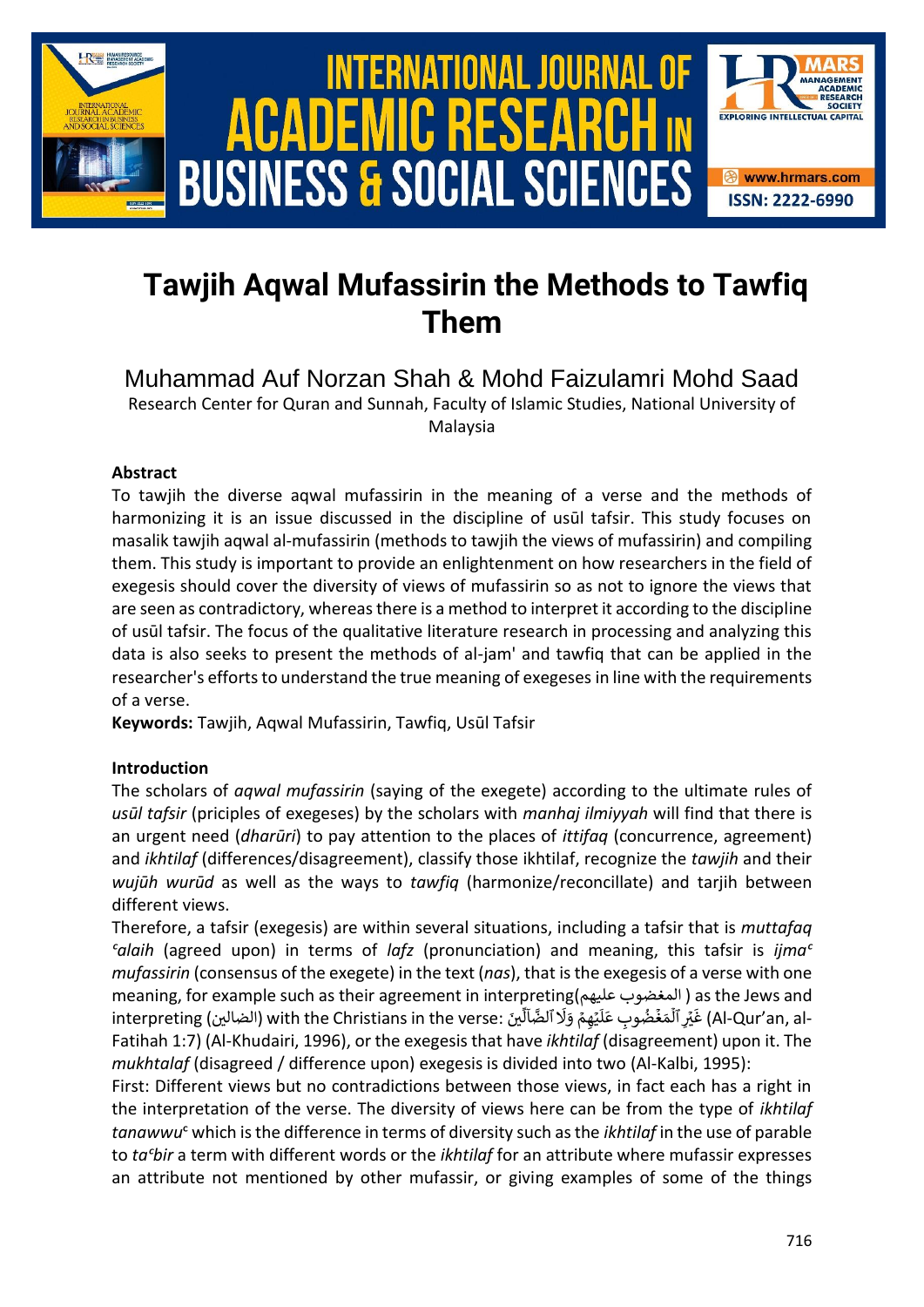**Vol. 1 1 , No. 4, 2021, E-ISSN: 2222-6990 © 2021 HRMARS**

included under the general instructions or a mufassir states the *sabab nuzūl* (occasions or circumstances of revelation) of a verse that are different from other mufassir, or a mufassir gives one of the meanings contained in the *lafz musytarak* (words that have the same spelling and pronunciation as well as showing more than one meaning) and others.

Second: Views in the exegesis of a verse, which are the difference in terms of lafz and meaning and it is not possible to compile and adjust at the same time because of the contradiction. Therefore, in this case it is necessary to do tarjih such as whether *nasakh* occurs or not in the multiple views of one verse. So it is not possible to compile except to choose one view and tarjih it. Similarly, the meanings of the *lafz musytarak* are prevented to be brought to at the same time. May also be included in this face, the *shadhdhah* opinions or views that are not accepted by the verses and contexts such as *Baṭiniyyah* tafsir*.*

## **Statement of Problem**

In the discipline of usul fiqh, many authors have been involved in such debates from the basic point of view of the paths of *al-jamᶜ wa al-tawfiq* (gathering and harmonizing) between *mukhtalaf* in the debates of *al-taᶜarudh* (contradiction) and *tarjih* between *syarᶜiyyah, naskh, ᶜam khas* arguments (dalil) and the like. However, it requires many examples of the exegeses. According to (Al-Harbi, 2012), there has been no specific study and placement of principles on this matter from the point of view of exegeses. Thus it is an urgent need to put this matter together in a basic and practical *manhaj* so that a scholar of the *kalam mufassirin* (exegete comment) can get a true picture of the paths of *al-jamᶜ* and *tawfiq* between *aqwal mufassirin* and understand their wishes before performing *tarjih* between the *aqwal*.

## **Research Methodology**

This study uses a qualitative research format in processing and analyzing data.

- 1. The paths to tawjih the views and to tawfiq between the views are compiled together with their *ḍawabit* from the books of tafsir, ulum al-Quran and usul fiqh, then the views of the mufassirin are formulated according to what is needed in the study.
- 2. Each *masalik tawjih aqwal* and *tawfiq*, is accompanied by examples from the exegeses so that the things to be conveyed are clear.
- 3. The influence and effect on the exegeses from the use *of masalik tawjih aqwal* and *tawfiq*, is highlighted through the examples mentioned.
- 4. The mufassirin's attention to this debate is also highlighted from the study of *aqwal al-mukhtalafah* in the exegeses.
- 5. The ilmiyyah foundation are used as a basis in strengthening the text (nas) and aqwal quoted from the original source.

## **Discussion**

## *First: The order of research on aqwal mufassirin*

It is the duty of the researcher of mufassirin views to follow the order below in studying the views of mufassirin:

## *The first order: al-jamᶜ and tawfiq (compile and harmonize)*

*Al-jamᶜ* and *tawfiq* between *aqwal salaf* in *tafsir* is a decree as long as it can be applied. Therefore, it is necessary to bring all the *aqwal* contained in the lafz and there is no obstacle to bring them all and do not lead to contradictions on the indication of *zahir al-Qur'an*  because there is an *iᶜtibar* on the whole of *aqwal* in the verse and do not leave anything out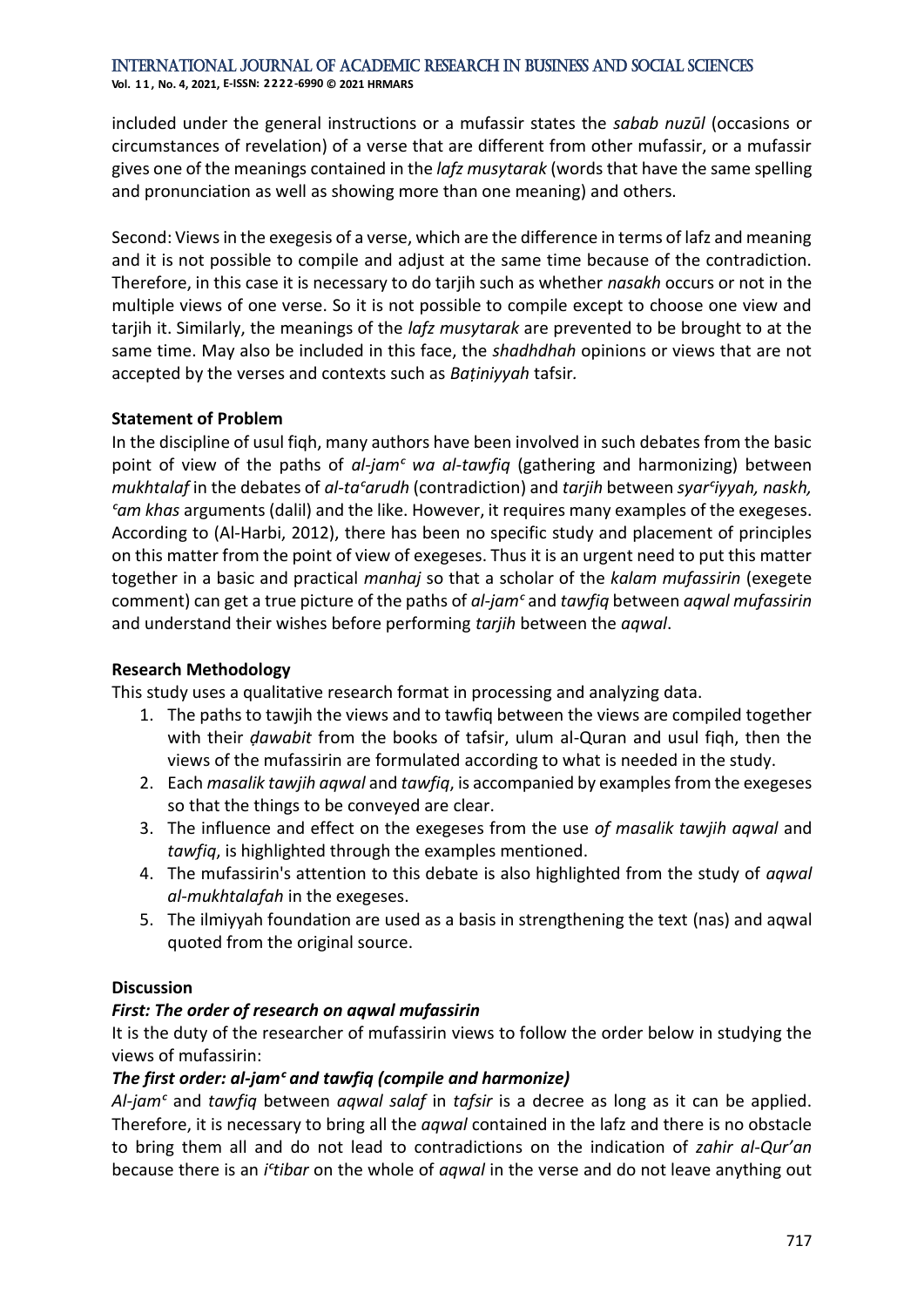**Vol. 1 1 , No. 4, 2021, E-ISSN: 2222-6990 © 2021 HRMARS**

(Al-Sabt, 2000), because *al-jamᶜ* (compiling) is more important than tarjih according to the agreement of scholars (Al-Zarkasyi, 2008).

Abu Bakr al-Jassas (d: 370H) said that a *lafz*, if *ihtimal* for two things, then it is necessary to bring over the two things, and be both the required (things) (Al-Maliki, 2003) especially if the *aqwal* does not involve contradictions.

### *The Second Order: (Taqdim Al-Awla) Prioritizing the More Important*

This sequence is specifically for the study of aqwal contained in the lafz, and there is no contradiction between it, nor does it contradict the text from the Qur'an and the Sunnah, only some parts are more important than the others, because the Qur'an and the *dalalah* of the lafz testified with one qawl or sunnah, testified for one or the Arabic language, or *qarain* (evidence) in the context or other reasons that set to precede one view (qawl), and which is not a decree by preceding one view, then set aside another view. This sequence occurs in part of the description of *ikhtilaf al-tanawwu<sup>c</sup>* (diversity) inherited from the salaf (Al-Harbi, 1996). There are many of such examples in the kalam mufassirin, it can be said that it is found in every exegeses of the verse. (Al-Harbi, 2012)

## *The Third Order: Al-Tarjih*

If aqwal mufassirin cannot be compiled due to inconsistencies that are impossible to unite, then tarjih should be performed. It occurs in the case that the khilaf is from the type of خالف تضاد which is the contradictory khilaf, then tarjih is done by adhering to the *wujūh tarjih* that is *muᶜtabar* in the text itself or with *qarinah* and arguments outside it. That is, by adhering to the authentic *aqwal* and not the wrong or *shadh*. If the contradictory views arise from the same mufassir, then his final views are made *i<sup>c</sup>tibar* in a situation of equal validity, and if not, then the authentic or valid ones come first (Al-Zarkasyi, 2008).

Al-Syinqiti said(d: 1393H): ((It is a matter of knowing that *al-jamᶜ* is obligatory if possible, and if not, then should do tarjih)) (Al-Syinqiti, n.d.).

## *Third: The Conditions of Al-Jamᶜ and Tawfiq between Aqwal Mufassirin*

According to (Al-Harbi, 2012), among the most important conditions for performing al-jam<sup>c</sup> and tawfiq are:

- 1. The one who issues that view should be from the *mufassirin* who is *muᶜtabar* among the scholars. Not all views of the exegeses author of al-Qur'an can be attributed to the views of the *salaf* in tafsir. This is because the deep salaf dalalah views in interpreting the text of the Qur'an, which are different from the views of most of the *muta'akhirin* (later ones).
- 2. The *Aqwal* to be compiled is *tsabit* from the speaker with an authentic and *muᶜtabar* face.
- 3. Those who do *al-jamᶜ* should consist of those who are skilled.
- 4. The face collected between the aqwal shall be taken from the clues of the verse *lafz* and its context.
- 5. Shall the face that gathers aqwal from the point of view of the interpretation, includes the aqwal.
- 6. The *aqwal* collected according to its rules does not consist of fragile *aqwal* or that are far from *dalalat nas qura'niy*.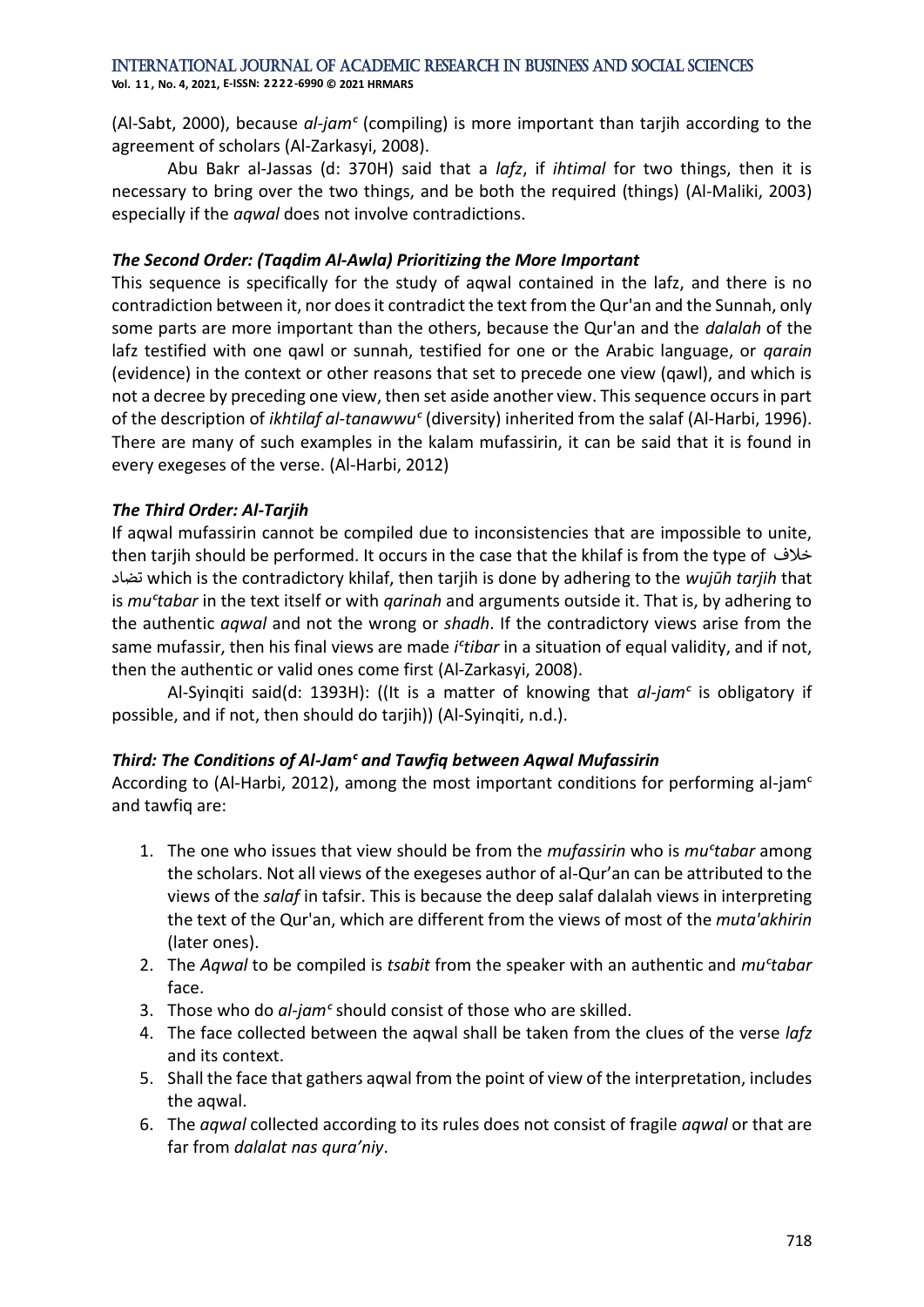**Vol. 1 1 , No. 4, 2021, E-ISSN: 2222-6990 © 2021 HRMARS**

#### *Tawjih Aqwal Mufassirin* **and the Methods to Tawfiq Them**

According (Al-Harbi, 2012), there are many methods to perform *tawjih* on *aqwal mufassirin* and to *tawfiq* them. Here are the most important rules:

## *First: To Tawjih the Aqwal Mufassirin and to Tawfiq among Them by Takhrij (extracting and authenticating) Each Qawl of Qira'at:*

Qira'at brings a great impact and influence in the enrichment of the meanings of the verses of the Qur'an. Most qira'at disagreements in a verse will point to various meanings. Among the rulings of the scholars are: Two qiraat is like (the position of) two verses.(Al-Zarkasyi, 2008).

Zur bin Hubaish and Qatadah were among the first to analyze the various views of exegeses, tawjih it and tawfiq between them with the tawjih of each view according to the exegeses, tawjin it and tawild setween them with the tawjin or each view accoraing to the<br>قَالُوٓاْ إِنَّمَا ) :19 specific qira'at. In the exegesis of the word of Allah s.w.t. in surah al-Hijr verse ।<br>१ .<br>آ sies, tawjin it and tawnq between them with the tawjin or each view according to the<br>لَقَالُوٓاْ إِنَّمَا ) :15 fic qira'at. In the exegesis of the word of Allah s.w.t. in surah al-Hijr verse إ ֦֧ ا speeme qr<br>كِّرَتۡ أَبۡصَـٰرُٰنَ َٰ أ ك ُس (which means: ((Surely they will (deny the truth) by saying: Our eyes have truly been dazzled)).

There are disagreements among the exegetes regarding the interpretation of this verse (Al-Tabari, 2001): said some of them: the meaning of )رت ِّ mg the merpretation or tims<br>(سُدَّت) : (سُکِّ prevented. That is what Mujahid and al-Ḍahhak mentioned as well as other than both of them. Said others: ((the meaning of رت ِّ .<br>شُحِّرت is سُكِّ (bewitched)), so as Ibn ˁAbbas and Qatadah said.

Both views of the interpretation of this verse consist of the qira'at disagreement on the lafz: )رت ِّ ك ُس): it is recited with tasydid on the letter kaf and to takhfif it. Recitation with *takhfif kaf* is the qira'at of Ibn Kathir, and the remaining of the seven qurra' recited with tasydid (Al-Qisi, 1984).

جمحر, رجاح).<br>Said Qatadah in interpreting these two qawl: ((whoever reads:: کُرَت) سُگّ with ستوم السومي المستورية المستورية المستورية المستورية المستورية المستورية المستورية المستورية المستورية المستورية<br>استروت with (سُکِرَت) with ( shocked or prevented, and whoever reads *takhfif*, then it will mean: حرتِ ُس that is, bewitched)) (Al-Tabari, 2001). (Al-Suyuti, 1951) praised *al-jamᶜ* performed by Qatadah: ((This compilation (of views) of Qatadah is great and valuable)). And it is true that it is a valuable compilation that forms the basis for the manhaj study of *aqwal salaf* which varies in its exegesis and *wujūh takhrij* with what is contained in qira'at qura'niyyah.

## *Second: To Tawjih the Aqwal Mufassirin and to tawfiq Among Them by Putting Each View of the Face according to Waqaf:*

This method is related to the knowledge of *waqf* and *ibtida'* because *waqf* is related to meaning and is a branch of it. Various places of waqf produces various meanings such as the various meanings of verses with various qira'at (ᶜAsyūr, 1984).

Among the examples for the second path is as happened in the exegesis of the words of Allah swt:

ِّ ب َ ِعنِد ر ر ن ِّ م ّٞ ل ُ ِهۦك ِ ا ب َّ ن َ ام َ ء َ ون ُ ول ُ ق َ ِم ي ۡ ِعل ۡ ٱل ِي ن ف َ ون ُ ِسخ َٰ ٱلرَّ َ و ٱّلل َ ُُۗ َّ َِل إ ۥ ُ ه َ يل ِ و ۡ أ َ ت ُ م َ ل ر ع َ ا ي َ م َ و ُۗ ا َ ن

(Al-Qur'an, Ali <sup>c</sup>Imran 3:7)

Which means: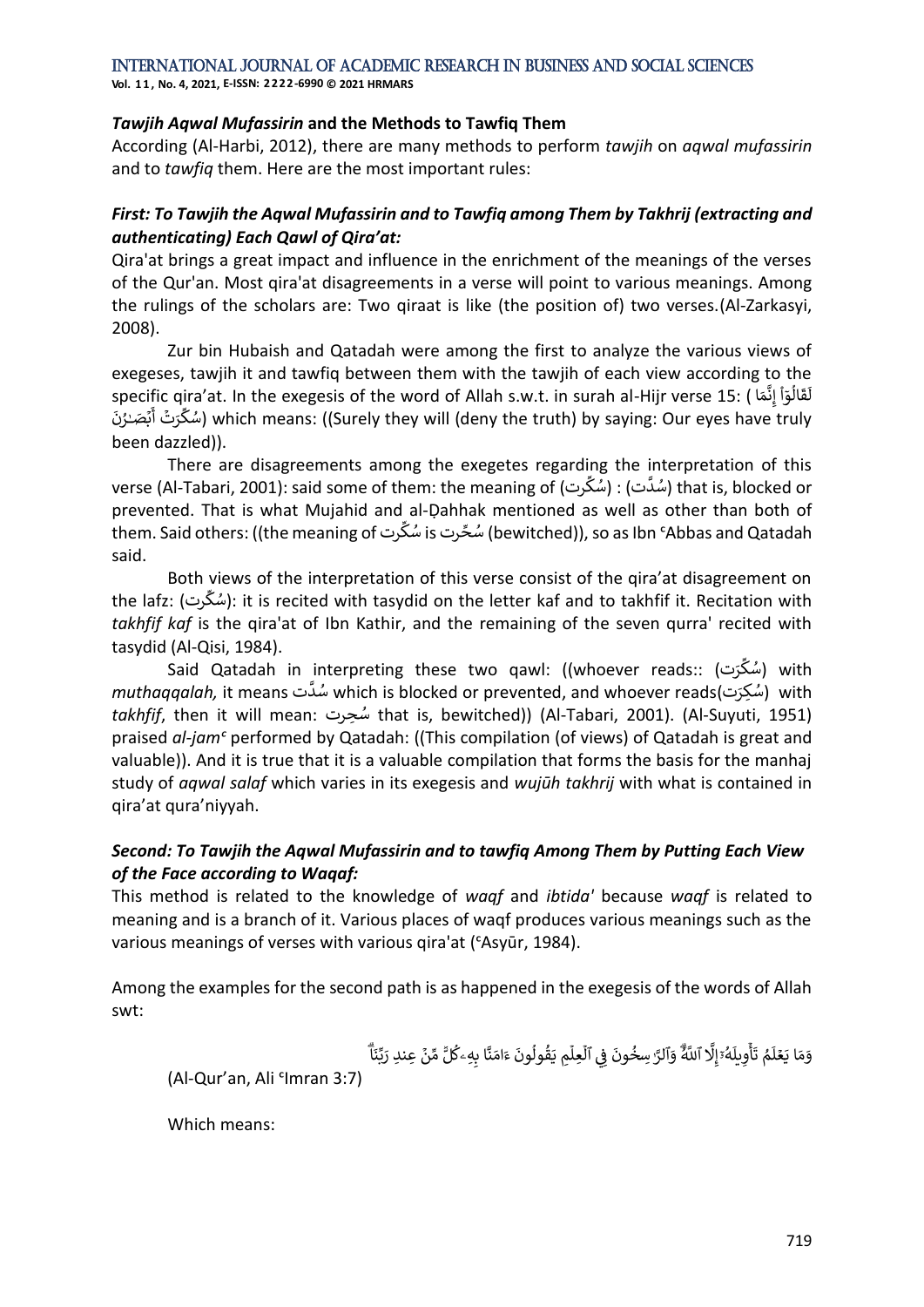**Vol. 1 1 , No. 4, 2021, E-ISSN: 2222-6990 © 2021 HRMARS**

Whereas no one knows its Takwil (interpretation of its true meaning) except Allah. And those who remained steadfast in their knowledge of religion, said: "We believe therein, all is from our Lord."

The exegetes differ in interpreting this verse into two views:

First: No one knows *ta'wil al-mutasyabih* in the Qur'an except Allah S.W.T. This view is the view of some salaf: and so it is according to Saidatina ᶜAisyah, Ibn ᶜAbbas, ᶜUrwah, ᶜUmar bin Abdul <sup>c</sup>Aziz, Malik and others (Al-Tabari, 2001). And so as chosen by Ibn Jarir. Thus, waqaf according to this view is in the words of al-Jalalah: (أَدْ ٱللَّٰهُ ُّلِّ اللَّٰهُ ُّلِّہِ الْعَامَ َِل إ) )Al-Dani, 2006).

Second: Meaning: Even though no one knows the ta'wil except Allah S.W.T. and also those who remain steadfast and deep in their knowledge in religion, that is, people whose knowledge is *rasikh* (well-established) knows *ta'wil al-mutasyabih* and they say: "We believe in it, it all comes from our Lord". This is what a group of salaf said: and so did Ibn *'Abbas*, Mujahid, Rabiᶜ bin Anas (Al-Tabari, 2001) and many more of the mufassirin and the usūl scholars, they say: بعيد يفهم ال بما الخطاب) a speech that is not understood by (those) who are far away (from knowledge))(Ibn Kathir, 2000). According to this view, waqaf is on َ ون ِسخ ٱلرَّ َ )و .<br>• ؚ ِم( י<br>أ ِعل ان<br>آ َفِي ٱلْأَلِمِ (Al-Dani, 2006). With this it can be seen that the waqf branches the meaning. ن

## *Third: To Tawfiq the Aqwal Mufassirin by Putting Each View of Tafsir with Example*

One of the ways in which the Salaf interprets the lafz of the Qur'an is by interpreting a general lafz with some of its specialization by giving examples, because the example is included under the guidance of the lafz am. And such exegeses are not intended to specialize or limit the clues from other interpretations of the lafz am. (ᶜAsyūr, 1984). There are many of such examples in the exegeses of the Qur'an by the salaf.

The *Salaf* took such an interpretation from the Prophet S.A.W. 'Uqbah bin 'Amir r.a. said: I heard the Prophet SAW on the mimbar (pulpit) reciting the words of Allah: ( م ه و<br>م ً<br>آ .... ....<br>وَأَعِدُّواْ لَـ ֦֧֦֧֦֧֦֧ أ ֖֖֖֖֧֧֧֧֧ׅ֧֧ׅ֧֧֚֚֚֚֚֚֚֚֚֚֚֚֚֚֚֚֚֚֚֚֚֚֚֚֡֝֟֓֡֟֓֝֬֝֓֞֝֬֜֓֓֝֬֜֓֝֬ تَّقَافِ قَبْلَ الْمَامَات (paper), التَّاسُمَات التَّامَة اللَّهُ الْمَامَة اللَّهُ مَّنْ قُوَّة uan means the<br>Al-Qur'an, al-Anfal 8:60) which means: And prepare to oppose them( مَّا آَسْتَطَعْتُمْ مِّن قُوَّة ا<br>؛ ُ (invading enemies) all kinds of strength that you can provide" then he said: "Know indeed that strength is archery! Know indeed that strength is archery! Know indeed that strength is archery! " (Al-Naisaburi, 1991). In this event, the Prophet S.A.W interprets strength with some of its details namely archery as an example and not as a specialization (Al-Tabari, 2001).

According to (Al-Zarkasyi, 2008) there are many views and disagreements of *mufassirun* in the meaning of the verse, and the author narrates in their exegeses with different parable of lafz because it is clearer on the part of the author, or because it is more appropriate to the situation of the person asking.

Among those included under this *maslak* is also various *aqwal salaf* on the *sabab nuzūl* of a verse whether the reasons are clear about it or unclear. So the differences are nothing more than examples that are under the meaning of the verse, as the verse includes a description of the sabab nuzūl and the like, hence the method mentioned, العبرة بعموم اللفظ لا السبب بخصوص which means: *ᶜIbrah* (lessons) is seen from the generality of the lafz, not from a specific reason.

Ibn Taymiyyah said: As they said: Indeed the verse of *zihar* came down to women from the tribe of Thabit ibn Qais ibn Syammas, the verse *liᶜan* came down to ᶜUwaimir al-ᶜAjlani or Hilal ibn Umayyah, and the verse *al-Kalalah* came down to Jabir ibn Abdullah and so on. Those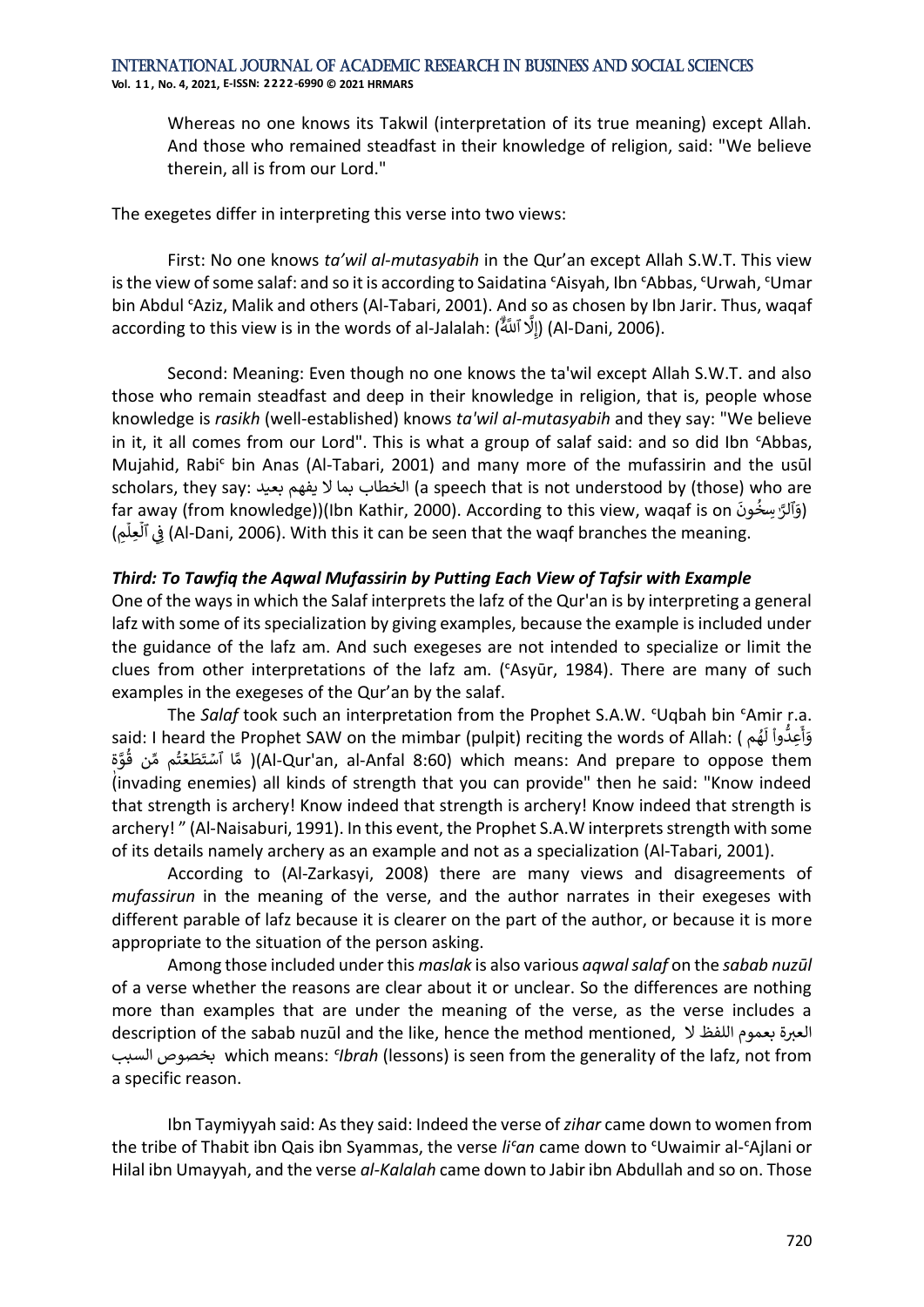**Vol. 1 1 , No. 4, 2021, E-ISSN: 2222-6990 © 2021 HRMARS**

who say so do not mean to set a specific law of a verse or specific to the individual mentioned, in fact it also involves the individual and those who are in the same situation with him, therefore their words, this verse comes down to this or that one, sometimes what is meant is the sabab nuzūl and sometimes the matter is in the verse although it is not the reason for the revelation of the verse. When this is understood, then their words: this verse comes down to such, does not deny the other view that says this verse comes down to such (Ibn Taimiyyah, 1972).

## *Fourth: To Tawfiq the Aqwal Mufassirin by Compiling Them with the Kulli (Comprehensive) Meaning or Nature*

What is meant by this *maslak* is to bring a comprehensive meaning (*kulli*) that shares *aqwal* in its indication and set whether the meaning is *musytarak* (sharing) in one of the views stated in the verse or the *aqwal* shares the setting of meaning *juzi'yyat* (constituents) that is *kulli*. Among the examples of this uslub (style) is the various aqwal mufassirin (Ibn Kathir, 2000) in explaining the meaning of "الخنس "in the word of God S.W.T.: )سِ َّ ن خ ا<br>و ر<br>آ سِمُ بِٱلْا ٍ<br>ہ ا<br>ئا ابابا<br>لَاَ أُقَّ ا<br>پُ أ َل ์<br>: فَ) (al-Takwir: 15) which means: ((So, I swear by those (stars) that recede)). Ali, Hasan and Qatadah interpret it as stars, which appear at night and sink during the day. Ibn Mas<sup>c</sup>ūd interpreted it as wild bull. While Ibn *'Abbas*, Mujahid and Sa<sup>c</sup>id bin Jubair interpreted it as stag.

And the kulli meaning that brings together all the views is, each of them, the stars, the wild bull and the stag all disappear at some point in time and circumstances. The stars disappear during the day and appear at night, while the bull and the stag disappear when they see humans and reappear when they feel safe, therefore each of them disappears and appears alternately.

Ibn Jarir mentions: ((This is the comprehensive meaning (kulli) in his interpretation of this verse by saying: Verily Allah tasala mentions that He swears by something sometimes تخنس, that is disappearing, and sometimes walking and hiding at other times, كنوس : that is, taking refuge in the shelter, *makanis* according to Arabs is a place where wild bulls and stags are hiding… and there is no denying that this word is used in places where the stars is in the sky are found, and there is not a single indication in the verse that states a certain meaning. Therefore, it should be left as general, that is, everything that is خنوس in nature (disappears) sometimes and arises or appears at another time (Al-Tabari, 2001).

## *Fifth: To Tawfiq the Aqwal Mufassirin by Bringing The Lafz To Its Whole Connotation In (Muṭobaqah) Appropriateness, (Tadhammun) Implications And Iltizam (Commitment).*

In the kalam mufassirin there are many exegeses of a lafz with its corresponding exegesis is interpreted commonly, or with part of its meaning and it is a variety of uslūb description or explanation of the indication of a lafz. And there is no contradiction between the connotations of the three words: *mutobaqah*, *taḍhammun* and *iltizam*.

The scholars of usul defined the listener's perfect understanding from the speaker's speech is named as *dalalah muṭobaqah*. The listener's partial understanding is named as *dalalah taḍhammun*, and the listener's understanding of a certain common thing (that is, with another meaning outside the essence of the lafz, but still has relevancy) is called *dalalah iltizam* (Al-Qarafi, 2004).

Among the examples of exegesis with *lazim* is the word of Abu Hayyan in the exegesis of the words of Allah S.W.T. : ( ֦֦֦֦֦֦֦֦֦֦֦֦֚֚֝֝֝֝֝֓֓֕֓֕֓֡֝֓֕֓֡֝֓֡֟֓֡֟֓֡֟֓֡֟֓֡֟ ة َّ ِحط وا ول ق َ ا و د جَّ سُ اب َ َ ب ْ ا<br>ا ្ទ ٗ ا<br>آ والسابعة المستعدد المستعدد المستعدد المستعدد المستعدد المستعدد المستعدد المستعدد<br>(al-Baqarah: 58) which means: "And (وَآدَخُلُواْ ٱلَّا ֦֧֦ ا<br>أ ،<br>۽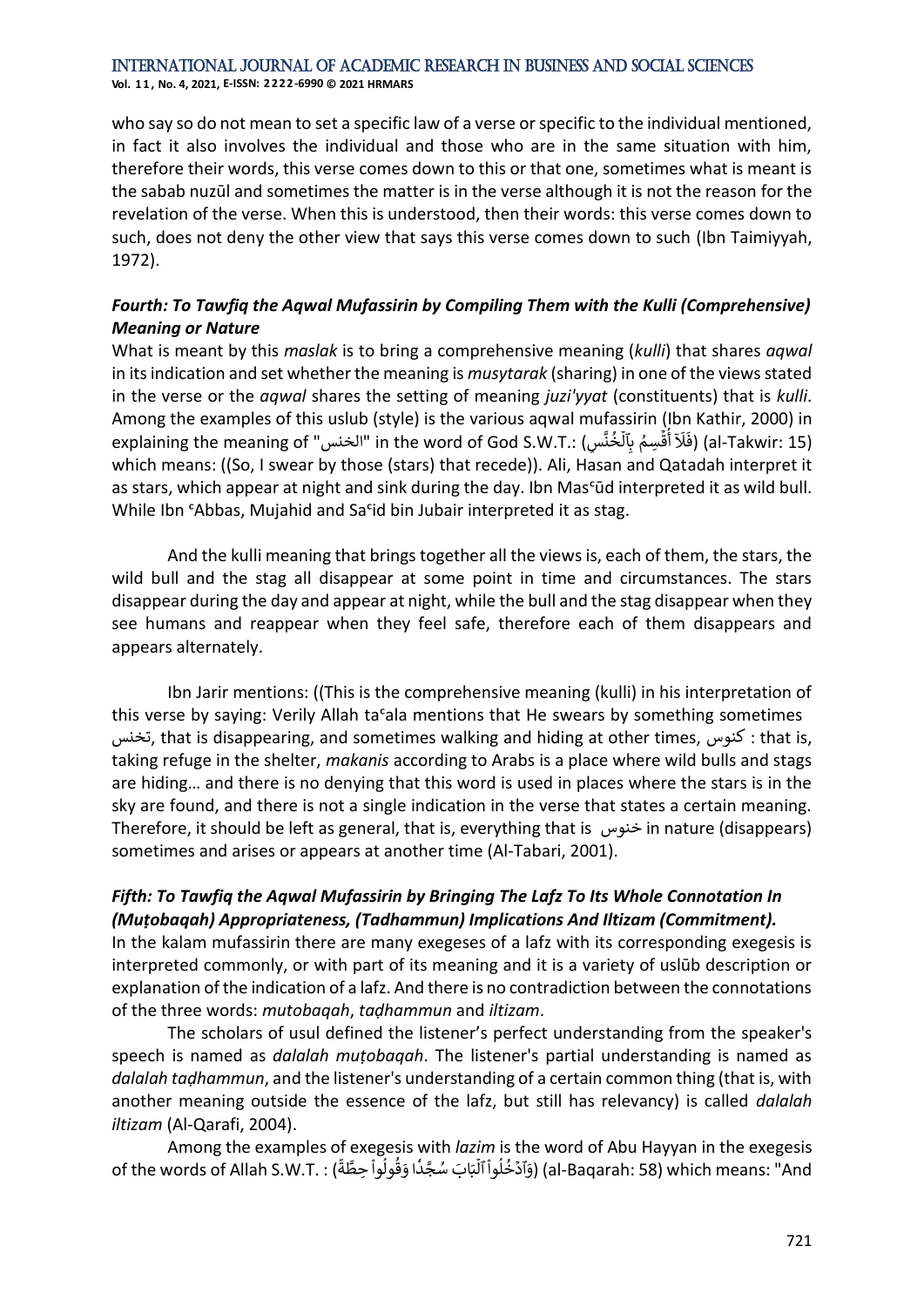**Vol. 1 1 , No. 4, 2021, E-ISSN: 2222-6990 © 2021 HRMARS**

enter through the door by bowing (with humility); and (ask for forgiveness by) saying: 'O Allah forgive our sins ", he said: حطةِ : on the *wazan* (scales( فعلةِ from الحط, it is a *masdar* (derivatives) such as كالحط, and it is said that it is a thing and a situation: such as الجلسة and القعدة( sit down), and الحط is اإلزالة) removal). While according to Ahmad bin Yahya and Abban bin Taghlab, الحطة is repentance. This exegesis is an exegesis with the lazim, not a synonym (*muradif*), because whoever is removed from the sins then his repentance is accepted (Abu Hayyan, 2015).

## *Sixth: To Tawfiqkan the Aqwal Mufassirin by Bringing the Verses on Its Entirety Due To Its Talazum (Connectivity)*

The spread of ideas about this *maslak* is due to the existence of a relationship between the details of the diversity of meanings in the interpretation of verses. It occurs when a lafz is brought over a meaning, usually there is other meaning or enter (another meaning) in it. It is possible to get the inspiration of some *lawazim* from the ma*ᶜani* contained in the nas qur'ani provided it preserves the original meanings in the *dalalah* (indication) of words and context and adheres to it. As it is compulsory that the common (connected) meaning does not get out of *ẓahir dalalah* verse because otherwise, there will surely be a lie on the Book of Allah S.W.T. (Al-Harbi, 2012).

Among the examples of this *maslak* is the exegesis of the word of Allah S.W.T..: ذيِ َ ٱل َّ ِن إ ) ٖۚ ِ<br>إِن مَعَادٖ اناراسہ<br>لَرَآدُّكَ إِلَىٰ إ ا en<br>قُرۡءَانَ لَا '<br>። با<br>أ ...<br>يَكَ ٱلَّ ا<br>آ ampics<br>فَرَضَ عَلَ ف) (al-Qasas:85) which means: "Certainly Allah Who has ordained for you the Qur'an (O Muhammad) (i.e. ordered you to act on its laws and to preach it to others) will surely bring you back to the place which you love". According to (Ibn Kathir, 2000) others, will sarely bring you back to the place which you love . According to<br>لَزَادُّكْ إِلَىٰ مَعَادٖ) there are various parables of the salaf in interpreting this verse ı unış te<br>لَرَاَدُّكَ إِلَىٰ إ ا ل( ) said Ibnu SAbbas, Abu Sa<sup>c</sup>id al-Khudri, Mujahid, 'Ikrimah and other than them: its meaning is: المصيرك إلى الجنة (the place where you end up in heaven).

From ᶜIkrimah, ᶜAto', Mujahid, al-Hassan and others: القيامة يوم لَإ لرادك) will certainly bring you to the Day of Judgment.

you وهو مكة :Mull certainly deliver you لرادك إلى الموضع الذي خرجت منه وهو مكة :From Ibnu ʿAbbas and Mujahid ا to the place where you came out of it, which is Mecca).

*Tawjih* for this *aqwal,* sometimes Ibn ᶜAbbas interprets it by referring to Mecca, which is the opening of the city of Mecca which from the point of view of Ibn ᶜAbbas, it is a signal of the imminent death of the Prophet S.A.W. At another time, Ibn ᶜAbbas interpreted the word rne imminent d<br>ِلَىٰ مَعَادٖ) :of Allah ِ<br>لَرَآدُّكَ إِلَىٰ إ ا  $\mathfrak l$ ) as death, and also with the meaning of the Day of Judgment that occurs after death, and sometimes with the meaning of heaven which is the reward and the place of end after fulfilling the trust of Allah S.W.T. (Ibn Kathir, 2000). And such examples are abundant in the words of *mufassirin*.

## *Seventh: To Tawfiq the Aqwal Mufassirin by Bearing Musamma on All Its Attributes which is Interpreted with It*

This method is to justify the change of the parables of the mufassirin in the exegesis of a lafz to its various attributes that is, each mufassir mentions one attribute that is not mentioned by other mufassirs. This is a form of *tanawwu<sup>c</sup>* (diversity) in the parable and not a true khilaf (Ibn Taimiyyah, 1972), there are many of this examples in the *kalam mufassirin*. Among them is the exegesis of the words of Allah swt: (قَصَّرٖ مَّشِيلٍ ق َ و) )al-Haj:45) which means: "and lofty palace (left empty)". 'Ikrimah, Mujahid, 'Ato', Sa'id bin Jubair interpret it with: ((بقصر مجصص)) which means a white limestone walled palace, and it is a feature or property of a palace.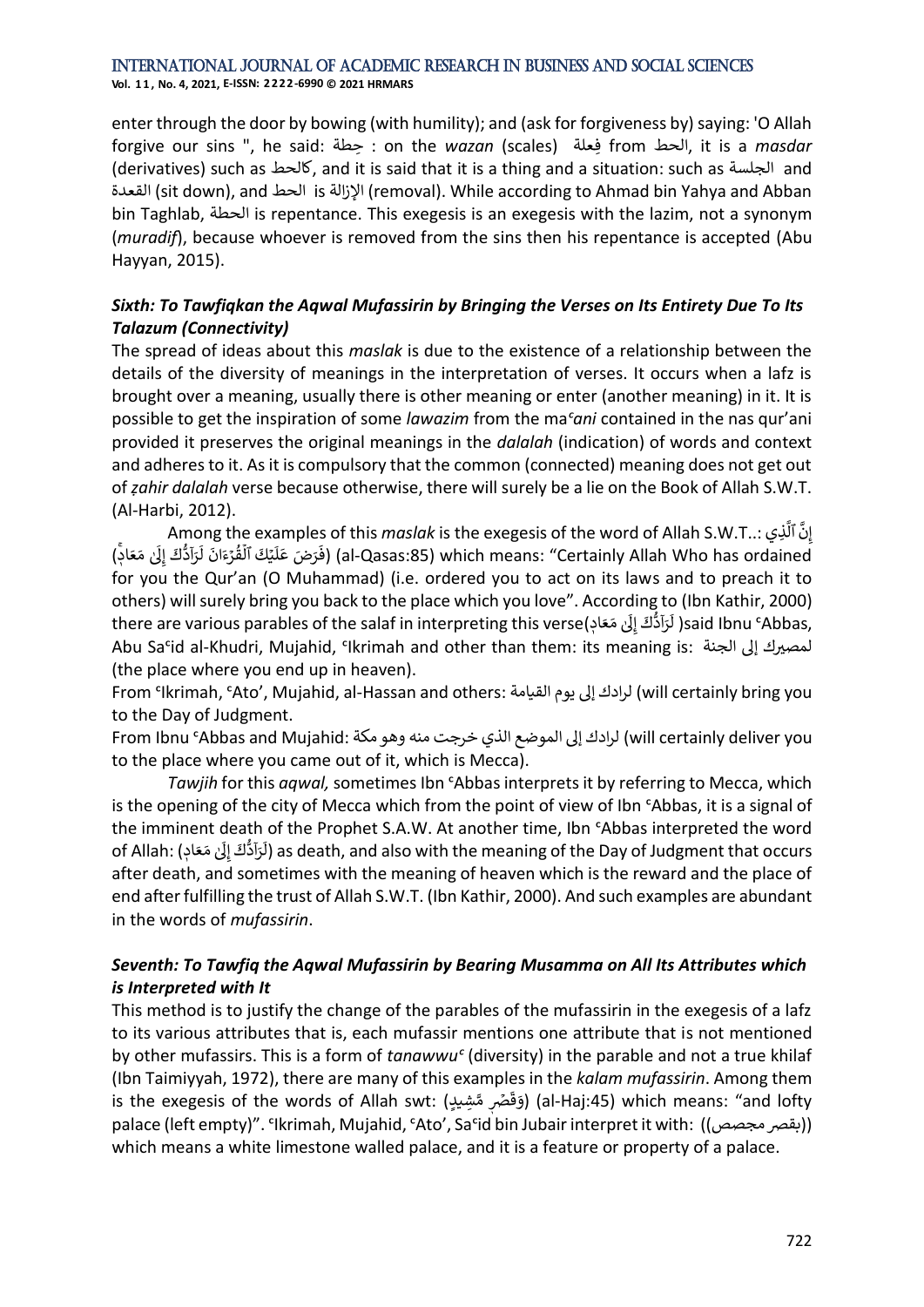**Vol. 1 1 , No. 4, 2021, E-ISSN: 2222-6990 © 2021 HRMARS**

Al-Dahhak interprets it with: ((قصر طويل مرتفع)) which means an elongated and tall palace. And ارتفاع) height) are among the characteristics or properties of a palace. While Qatadah interprets it with: ((قصر محصن)) (Ibn Kathir, 2000) means a palace fortified with a (strong) fort. And تحصين (fortify) are the characteristics or properties of a palace. So each view expressed is a property / feature that is different from the others. And in fact these views are mutually *ittifaq* (agreed) and not *mukhtalafah*.

All agreed that the reward/retribution of Allah S.W.T will be inflicted on the occupants of the magnificent palace whether the palace is strengthened, or the position of the palace is high or finely built, these will not save its occupants at all (from the reward/retribution).

## *Eighth: To Tawfiq the Aqwal Mufassirin by Bringing the Lafz to the Whole Aqwal Because It Is Closer (in Meaning)*

This *maslak* is related to the *muṭabiq* (identical) exegeses with the lafz (there is a connection in terms of the meaning of the lafz) from the language point of view. This is what is called tafsir *lafẓi*, the books of *maᶜajim al-lughawiyyah* and the books of *gharib al-Qur'an* focused a lot on this type of exegeses.

دا (اللَّهُ تَمُورُ ٱلسَّمَاۤءُ مَوۡرٗا )) (al-Tūr:9) which means: " On For example as in the exegesis of: (( ٗ ٍ<br>م و<br>۱ و<br>م that Day the heaven (and its contents) will be convulsed to the utmost convulsion". The .<br>ن المَور that is movement, then both are close with the meaning المَور is a brief and fast movement))(Ibn Taimiyyah, 1972). He has also listed a number of qur'aniyyah lafz and their meanings which are interpreted with closer lafz, from the point of view of taqrib such as ُل سَ ب يح, ريب , ـت الو and analyze the matter. ់<br>**់** ُ

#### **Conclusion**

As a conclusion from this study, it can be concluded:

- 1. *Aqwal salaf* in tafsir has a deep dalalah in explaining the Qur'anic text that is not found elsewhere.
- 2. The salaf are concerned in preserving the condition of the recipient of their exegeses, therefore their aqwal is multipled because of the multiple conditions of the recipients and their multiple needs from the guidance of the Qur'an.
- 3. The diversion of the Salaf from interpreting the words of the Qur'an in accordance with its interpretation to the interpretation with examples and meanings is due to the reasons that is mu<sup>ctabar.</sup>
- 4. A study related to *aqwal mufassirin* should be done in stages as stated in this study that is by following the *maratib al-naẓor* (sequence of observations) in *aqwal mufassirin.*
- 5. Diversifying the meaning of Qur'anic verses by bringing verses of all aqwal is more important than reducing them by leaving out some of them.

## **References**

Al-Qur'an al-Karim

Abu Hayyan, M. (2015). *Al-Bahr al-Muhit fi Tafsir Al-Qur'an Al-ᶜAzim* (A. Al-Turki (ed.); Markaz Hajar.

- Al-Dani, A. ᶜAmru. (2006). *Al-Muktafa fi al-Waqf wa al-Ibtida* (J. al-D. Syaraf (ed.)). Dar al-Sahabah li al-Turath bi Ṭanta.
- Al-Harbi, H. A. (1996). *Qawaᶜid al-Tarjih ᶜinda al-Mufassirin Dirasah Naẓoriyyah Tatbiqiyyah*. Dar al-Qasim.